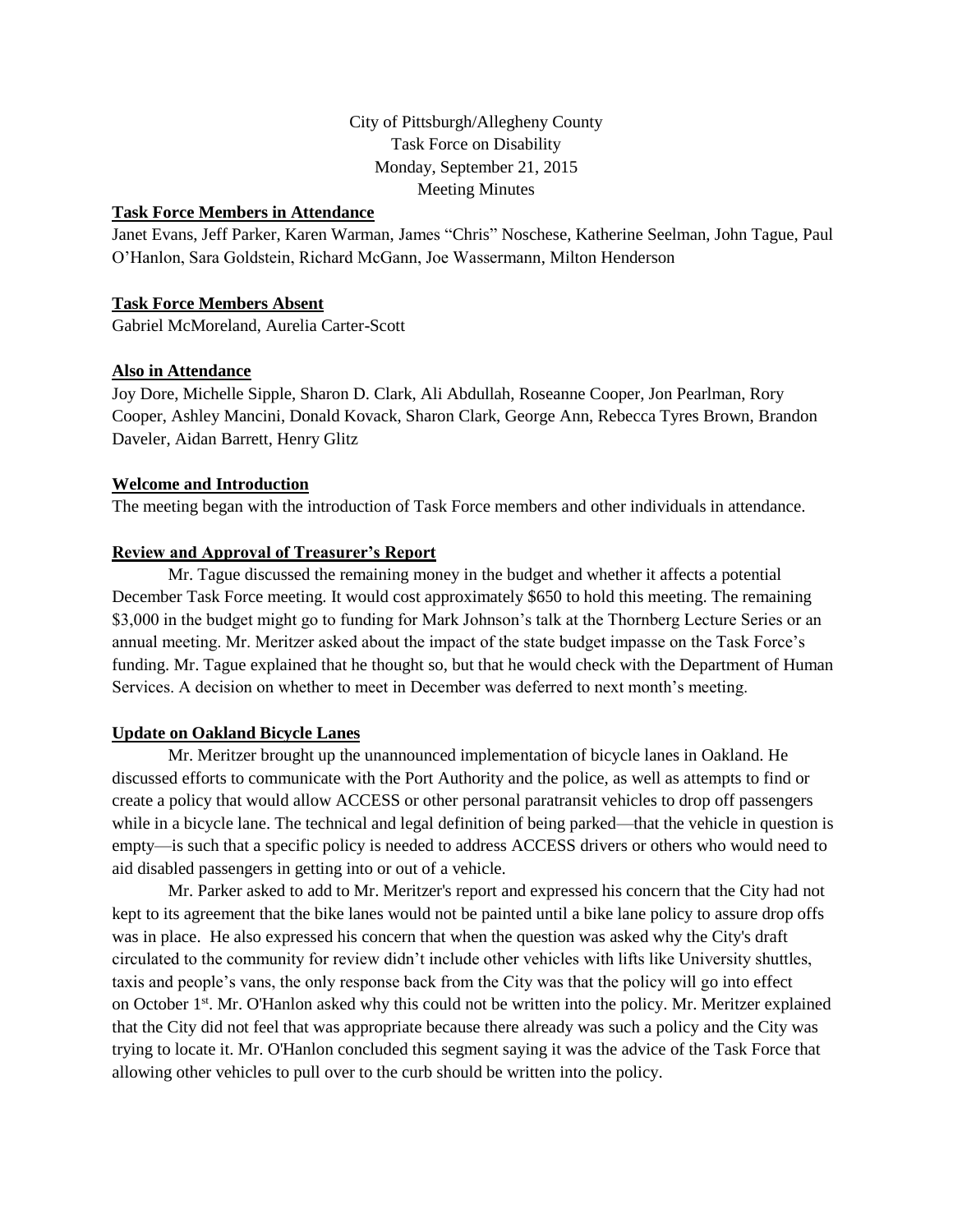Mr. Noschese asked about the possibility of disabled Uber drivers being taken to court and what Mr. Meritzer's office would be able to do. Mr. Meritzer re-emphasized the importance of finding or creating a policy to help these people. However, he warned that until a policy is introduced, the entire situation would remain somewhat chaotic.

# **Presentation on ACHIEVA Family Trust**

Ms. Tyers-Brown gave a presentation about the ACHIEVA Family Trust, its projects in Pittsburgh, and how members of the disability community would be able to benefit. One of the projects Ms. Tyers-Brown discussed was the promotion of special needs trusts. This allows individuals who are receiving government financial assistance for disability and/or economic status to increase assets without necessarily losing benefits. Without these trusts, government agencies strictly limit the amount of allowed income and assets for benefit eligibility. Ms. Evans questioned, and Ms. Tyers-Brown elucidated, that special trust money could not be used for assets provided for through government benefits, including housing.

Ms. Tyers-Brown also discussed ACHIEVA's legal programs, which have trained seventy-two local attorneys in dealing with legal issues related to making future plans and wills among the disability community. Other ACHIEVA projects discussed included the publishing of a special needs personal planning guide, a special needs planning speaker series discussing housing, employment, and community inclusion. Various Task Force members, including Ms. Warmen, Mr. McGann, Mr. Meritzer, Ms. Evans, and Mr. O'Hanlon provided feedback and suggested how the speaker series might be more accessible for various disabilities.

#### **Request from Pitt's Students for Disability Advocacy**

 Mr. Daveler, a PhD student at the University of Pittsburgh and president of the Students with Disabilities Advocacy campus group, described his group and requested funding from the Task Force. Students with Disabilities Advocacy is a student organization that provides a voice for students at the University of Pittsburgh, as well as networking for students with disabilities. Mr. Daveler requested funding in total of \$765 to go towards interpreters for a meet-and-greet between Mark Johnson and Pitt students with disabilities prior to Mr. Johnson's talk for the Thornberg Lecture Series. Some of the money would also go toward funding meetups with students from other local college campuses.

 Mr. Wasserman made an initial movement to give the organization \$200, then \$500. Mr. Tague suggested that the request be funded in full, which Mr. Wasserman accepted. Ms. Evans seconded, and the measure passed.

#### **Disability Agenda 2000 Retrospective**

Dr. Seelman introduced panelists Dr. Rory Cooper, Dr. Roseanne Cooper, and Dr. Pearlman to the Task Force members. Dr. Rory Cooper discussed the development and state of the commercial and academic research in the Western Pennsylvania region as well as praising the improvement of Bakery Square into the home of local research departments and companies like Google. He discussed the movement of technologies previously primarily considered "assistive technology" into the mainstream. The academic programs concerning technology for the assistance of the disabled have grown considerably, and Pittsburgh's institutions of higher learning have become more attractive for students with disabilities.